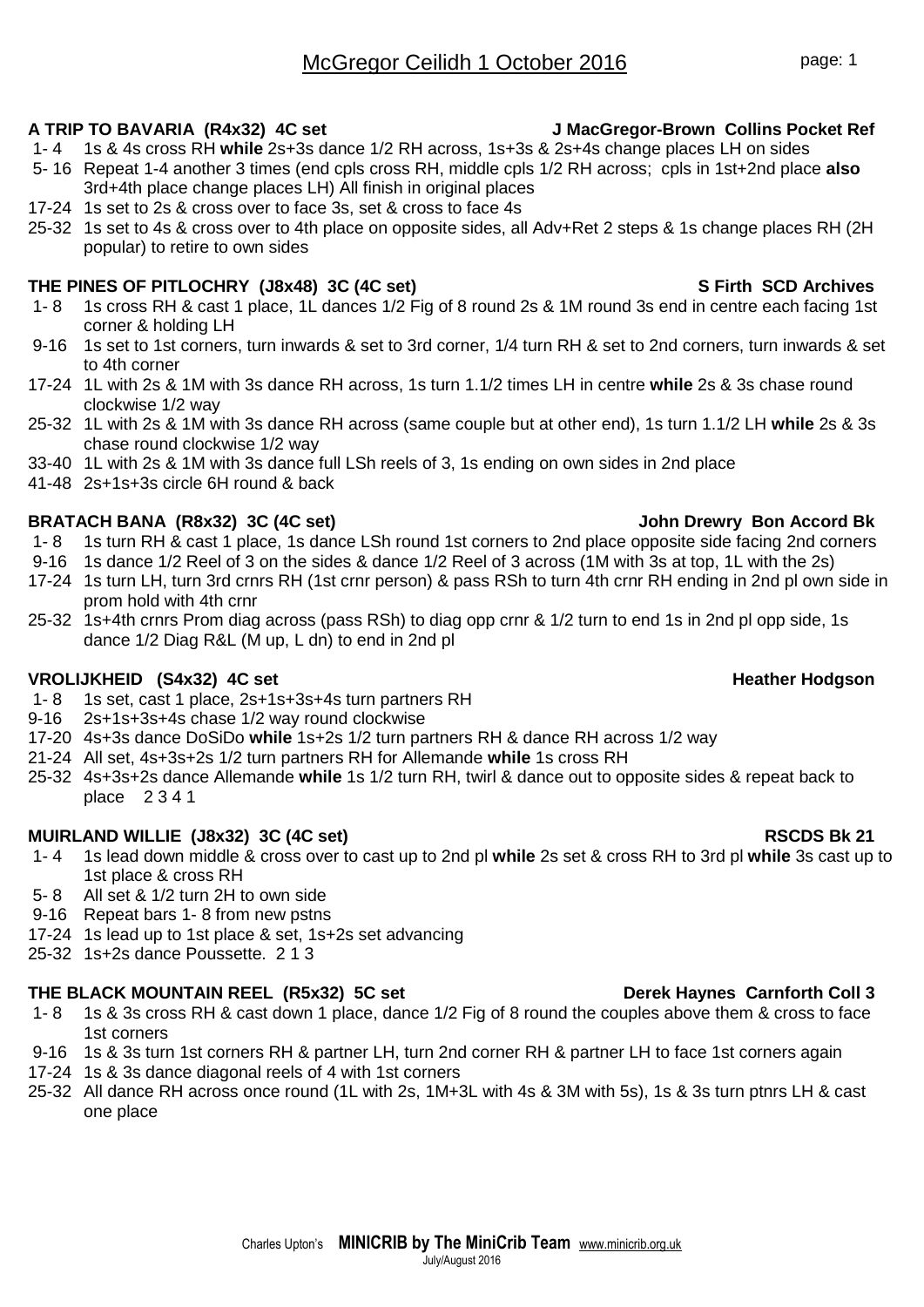# McGregor Ceilidh 1 October 2016 **page: 2**

# **BUTTERSCOTCH & HONEY (S4x32) 4C set Jean Attwood Alexander Leaflet 24**

- 1- 8 1s set & 1/2 turn RH into prom hold, 1s dance 1/2 RSh reel of 3 with 2s (2s end on opposite sides)
- 9-16 1s dance 1/2 LSh Reel of 3 with 3s & 1/2 RSh reel of 3 with 4s
- 17-24 1s followed by 4s+3s+2s cast up on opposite sides to top, cross over to own sides each Lady passing in front of partner & down own side
- 25-32 All set to partners & turn 2H into 4H round (2s with 3s & 4s with 1s)

# **THE WHITE HEATHER JIG (J4x40) 4C set James Cosh 22 SCDs**

- 1- 8 1s turn RH & cast to 2nd place, turn 1.1/2 LH to end between 2s facing opposite sides
- 9-16 1s+2s dance Reel of 4 across, 1s pass RSh to face 1st corners
- 17-24 1s turn corner, partner, corner, partner, to end between 3s facing opposite sides
- 25-32 1s+3s dance Reel of 4 across, 1s end in middle between 3s & 4s
- 33-40 1s turn LH, cast to 4th place on own side & turn RH

# **THE NEW RIGGED SHIP (J8x48) 3C (4C set) RSCDS Bk 9**

- 1- 8 1s+2s circle 4H round & back
- 9-16 1s dance reels of 3 on own sides giving RSh to 2s
- 17-24 1s lead down the middle & back to top
- 25-32 1s cross RH, cast 1 place, cross LH & cast to 3rd place
- 33-40 1s lead up to top & cast 1 place, set to 1st corner & to 2nd corner
- 41-48 1s dance reels of 3 on opposite sides giving RSh to 2nd corner & cross RH to own sides

# **IAN POWRIE'S FAREWELL TO AUCHTERARDER (J128) Sq.Set B Hamilton**

- 1- 8 All circle 8H round to the left & back (popular variation 8 hands all the way round to left)
- 9-24 Ladies dance in front of ptnr & behind next Man, into RH across, in front of Man opp own ptnr & behind next Man, into RH across & back to place
- 25-32 All Promenade clockwise
- 33-40 1s & 3s dance cl'wise behind next couple & Men dance past cple **as** Ladies dance in between cple & both turn R to face cple, all set & turn RH
- 41-48 All dance parallel reels of 4
- 49-56 1s & 3s dance a full Fig of 8 round the standing 2s/4s
- 57-64 1s & 3s dance LH across, 1s & 3s dance back to places (Men round & Ladies through the standing 2s & 4s)
- 65-96 2s & 4s repeat 33-64
- 97-104All Promenade anticlockwise
- 105-120 Men dance in front of ptnr & behind next Lady, into LH across, dance in front of Lady opp own partner & behind next L into LH across & back to pl
- 121-128 All circle 8H round to the right & back (popular variation 8 hands all the way round to right)

# ROB ROY MACGREGOR (S8x32) 3C (4C set) **RSCDS Bk 26** RSCDS Bk 26

- 1- 8 1s followed by 2s lead down, 2s+1s dance 1/2 R&L (in middle at bottom of set)
- 9-16 1s followed by 2s (on opposite sides) lead up to top, 1s+2s dance 1/2 R&L (1L omit polite turn), 1s end facing 1st corners
- 17-24 1s dance 'Hello-Goodbye' setting ending with petronella turn to 2nd places
- 25-32 2s+1s dance R&L